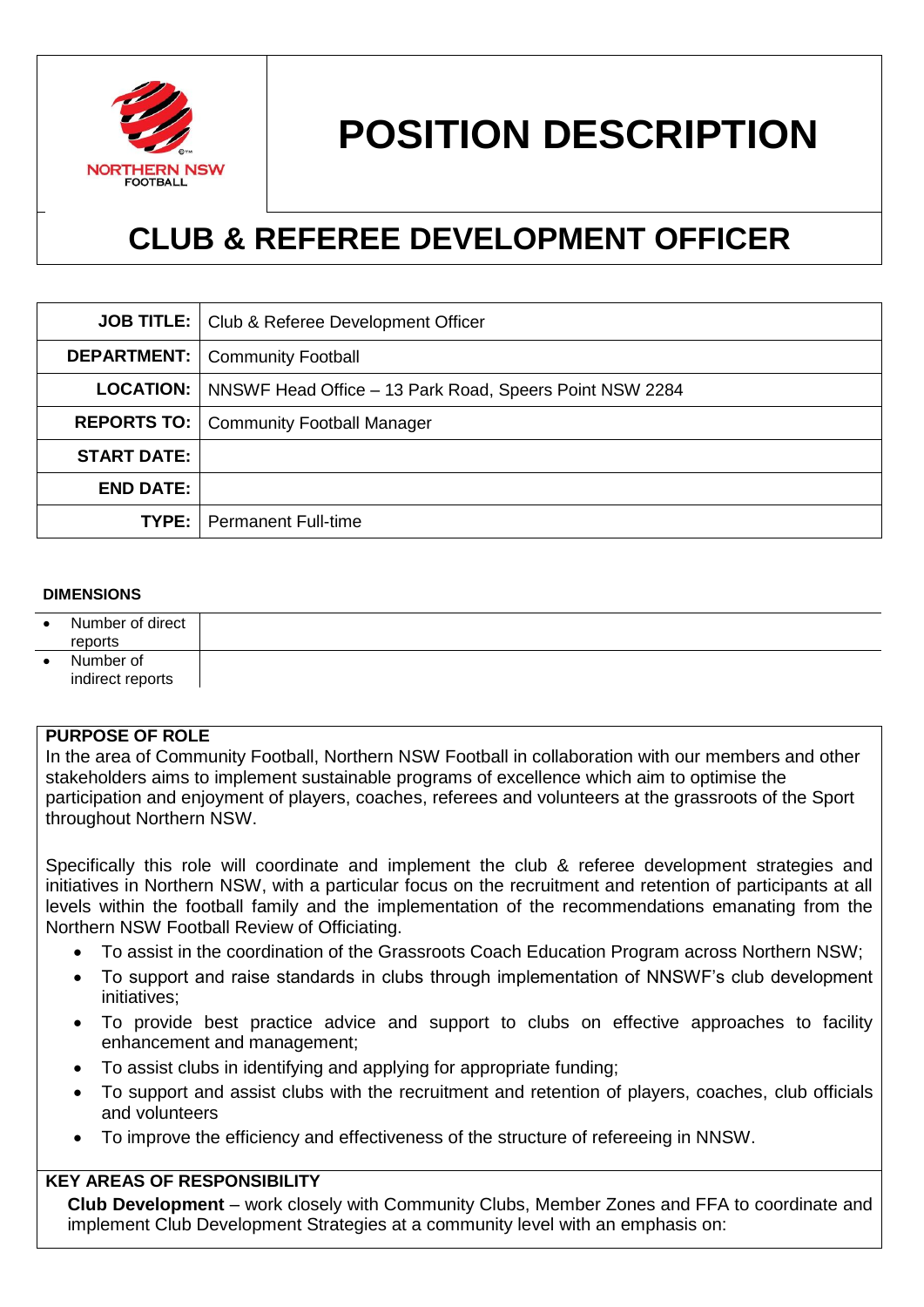- Promotion and implementation of the National Club Accreditation Scheme (NCAS);
- Player, Coach, Club Official and Volunteer retention, recruitment, recognition;
- Raising awareness of FFA's policies to be adhered to by the football community e.g. safeguarding children;
- Promoting funding opportunities for clubs at a community level;
- Deliver the NNSWF Duty Officer Training Program;
- Promote and coordinate NNSWF Respect Campaign activities and initiatives.

#### **Referee Development**

 Work closely with other members of the Northern NSW Football Referee Development Task Force, Member Zones and Referee Branches to implement the recommendations emanating from the Northern NSW Football Review of Officiating

## **Coach Education**

- Coordinate NNSWF's Grassroots Month activities;
- Coordinate the delivery of Grassroots Coach Education across NNSW clubs, schools and universities;
- Coordinate the NNSWF Skill of the Week program and other Grassroots coaching support activities;
- Assist clubs to improve the delivery of Small Sided Football.

## **Volunteers**

- Coordinate the NNSWF Volunteer of the Year Program;
- Coordinate the NNSWF Playmaker Award Program;
- Coordinate opportunities for community club volunteers to engage in appropriate training and education.

#### **Inclusive Football**

- Identify and coordinate opportunities to increase football participation for CALD footballers across NNSW;
- Coordinate the NNSWF indigenous football program.

# **Community Engagement**

Develop relationships with zones, clubs, and volunteers and other stakeholders.

# **Best Practice**

• Research and keep up to date with best practice at club level.

# **Program Evaluation**

 Regularly evaluate programs and make improvements to ensure that the FFA, Member Federation and Zones are meeting the needs of the community.

#### **KEY OUTCOMES**

- Increase the retention of existing players, coaches, and volunteers in NNSW;
- Increase the number of registered players, coaches, club officials and volunteers in NNSW;
- Increase the number of indigenous, CALD and footballers with a disability registered in NNSW;
- Number of clubs accredited with Level 1 and Level 2 status through the NCAS;
- Number of community club official and volunteers attending training or education programs offered by NNSWF;
- Number of clubs that apply for funding to assist in providing a more positive football experience;
- Number of Community Clubs the engage in the NNSWF Respect Campaign;
- Effective and timely communication with football stakeholders at all levels.
- Number of Match Official Review recommendations implemented

# **KNOWLEDGE, BEHAVIOUR & SKILLS REQUIRED**

- Excellent communication skills, particularly written and presentation
- Knowledge of the FFA curriculum and the community coach education pathway